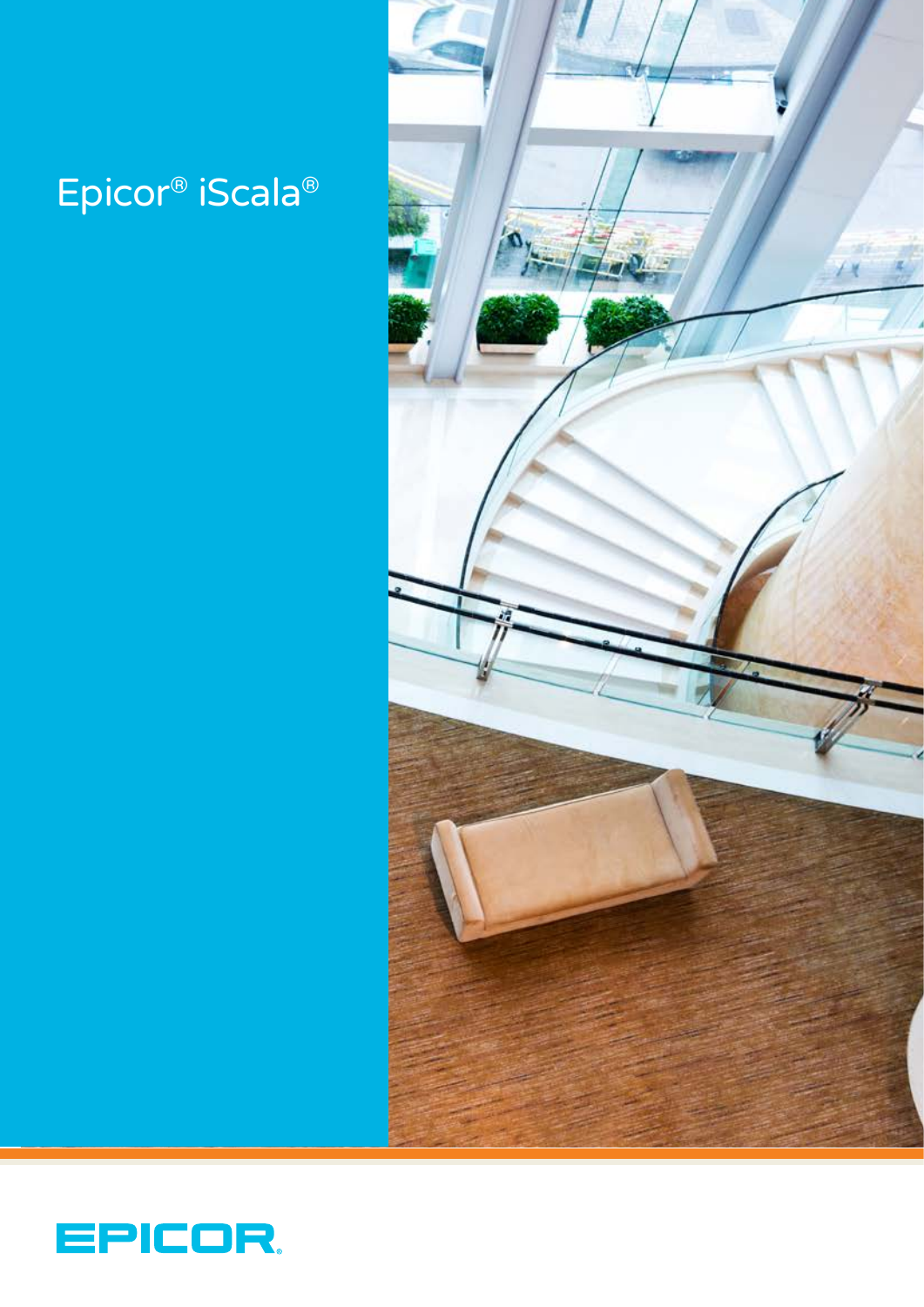# Business Management Software That Drives Growth

In the face of ongoing challenges, organizations must optimize their processes and gain efficiencies to instigate growth. Whether you're facing intense competition, a complex supply chain, or increasing marketplace pressures, the right enterprise resource planning (ERP) software solution can help you overcome these challenges and achieve success. It can help you drive down costs and improve quality, time-to-market, and customer satisfaction.

By joining disparate systems and processes, an ERP solution can also improve visibility, communication, reporting, analysis, and productivity across all functions. It's this real-time and intimate insight into your business that is the most powerful benefit—helping you become more efficient, agile, and innovative in today's highly competitive landscape.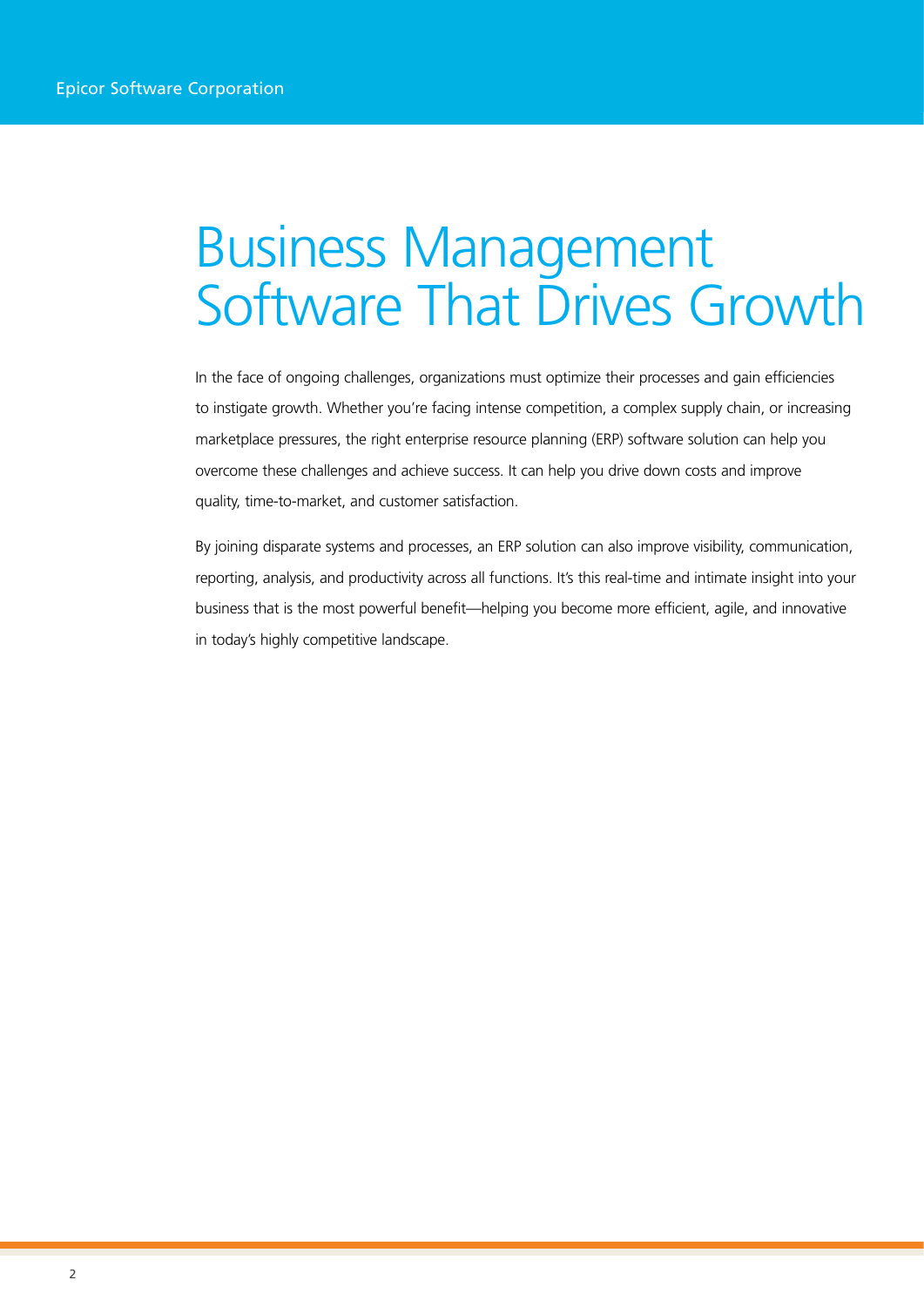## Your ERP Needs Are Different

Small and midsize businesses (SMBs) often have an ad hoc approach to systems development—enhancing and adding features and functionality to meet tactical challenges as they arise. This can result in a complicated, inefficient, and difficult-to-support system with data inconsistencies.

These companies—including subsidiaries of large multinationals—have different business dynamics than Global 2000 companies. While SMBs need the power of an enterprise ERP system, they don't have the resources or budget to manage the complexities of a large scale solution.

## Why Epicor iScala

Epicor iScala is an affordable yet comprehensive ERP solution that helps SMBs compete in their market whether operating locally or globally. It enables real-time collaboration not only internally, but also between companies and their trading partners.

iScala is an award-winning, flexible solution that can be readily adapted to meet the unique needs of companies across a wide range of verticals—including hospitality, industrial machinery, pharmaceutical, light engineering, electronics, automotive components, consumer packaged goods, and much more.

Built on robust Financials and Operations Cores, its modular and flexible infrastructure and inbuilt integration tools offer the benefits of being simple to implement, operate, and extend—saving you time and money.

Epicor iScala also adapts to the ever-changing needs of its users, their increasingly mobile workforce, and the environment within which they operate.

iScala is the culmination of decades of experience and collaboration with thousands of Epicor customers and their implementations across the globe. As a truly global solution, it supports 32 languages and multicompany deployments. It also offers solutions that meet differing financial standards, cross-border trading, taxation, and regulatory compliance and governance requirements.

## Raising Technology to the Business Level

The iScala technology comprises:

- $\triangleright$  Database server, application server, and client architecture
- Mobile applications
- Web applications
- $\blacktriangleright$  Integration platform

Epicor iScala is architected to utilize the leading Microsoft® platforms and technologies like the Microsoft .NET® Framework and Microsoft SQL® Server. These proven, industry-standard platforms offer maximum flexibility with minimum overhead, ease of support, stability, simple management, and reliability.

## Core Functionality

Epicor iScala includes a Financials Core and Operations Core and features optional modules that can meet any organization's ERP needs.

#### Financials Core

At the heart of any business is its financial ledgers—and at the heart of Epicor iScala are the financial modules that report on income, revenue, expenses, assets, capital, liabilities, and more. The General Ledger module even lets you report in different currencies, as well as formats. The sales and purchase ledgers your key cash flow tools—enable financial relationships with suppliers, partners, customers, creditors, tax authorities, etc.

The system is designed to provide you with the visibility and processes to monitor, control, reconcile, and report without sacrificing the speed with which data flows into your ledgers.

Within the iScala Financials Core is a comprehensive set of settlement features—including credit control, payments, letter of credit proposal, etc.

Unlike other systems, iScala is designed to be fully integrated with other business and ERP solutions. For example, in the hospitality industry, a large hotel chain might use another ERP or budgeting system at the back-end with iScala as the local ERP solution.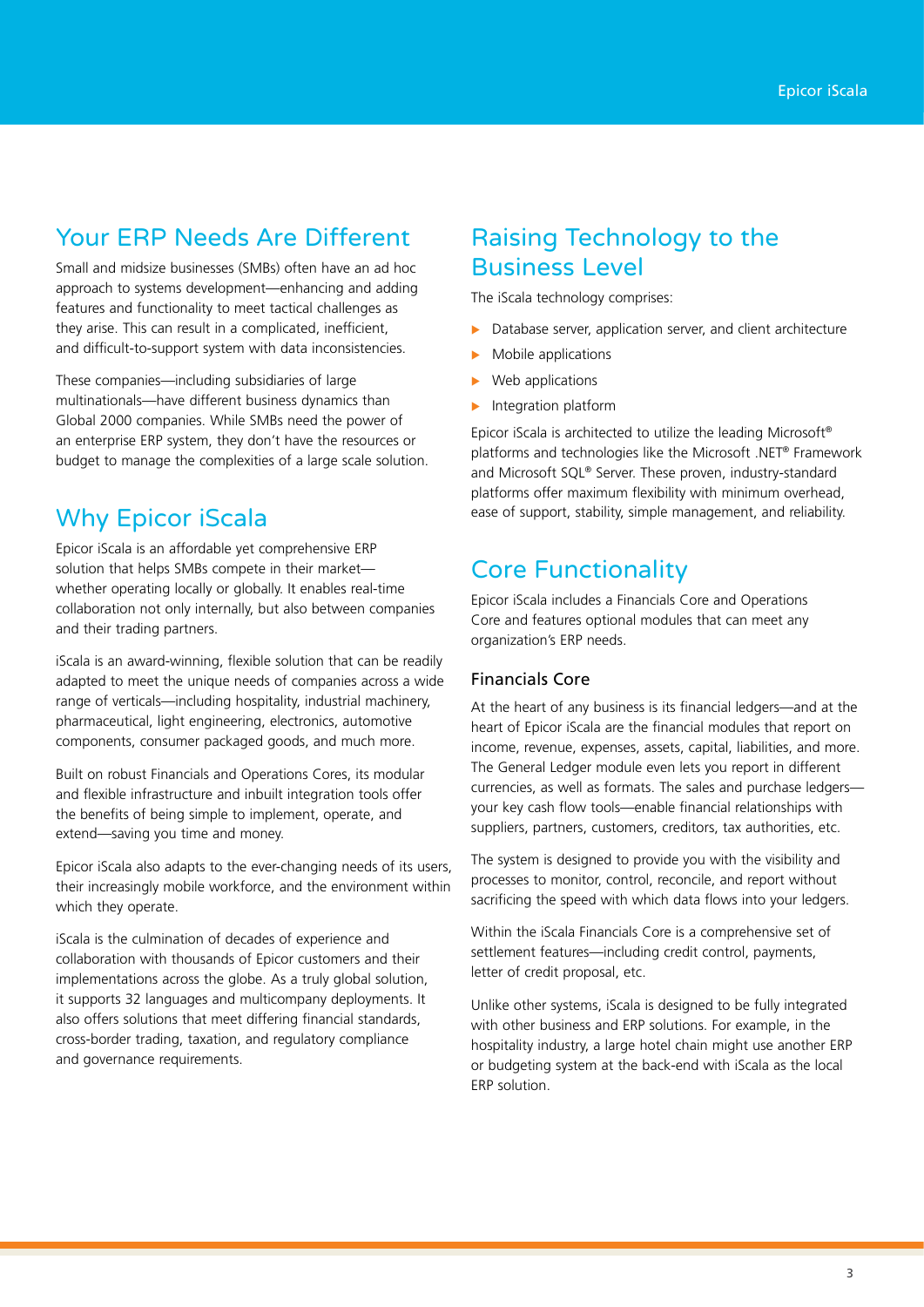## Optional Companion Products



# **Epicor iScala Business Architecture** Epicor iScala

An FP&A solution delivering actuals, budgets, and live forecasts—fast

#### Training on Demand

Delivering concise and user-friendly online courses by Epicor experts

Browser-Based SQL Server Reporting Services (SSRS)

Offering users the ability to see their reports anywhere, anytime, and on any device

#### Epicor Data Analytics

Enabling informed strategic decisions via simple dashboards, visual graphs, charts, and tables

#### Epicor StoreFront ONE

A powerful, integrated, easy-to-set-up CMS, PIM, and eCommerce solution

#### Epicor XL Connect

A simple solution for users to create and interpret information in Microsoft® Excel

#### Epicor Financial Planner

An inventory and warehouse management solution for the most complex requirements

#### iScala Collect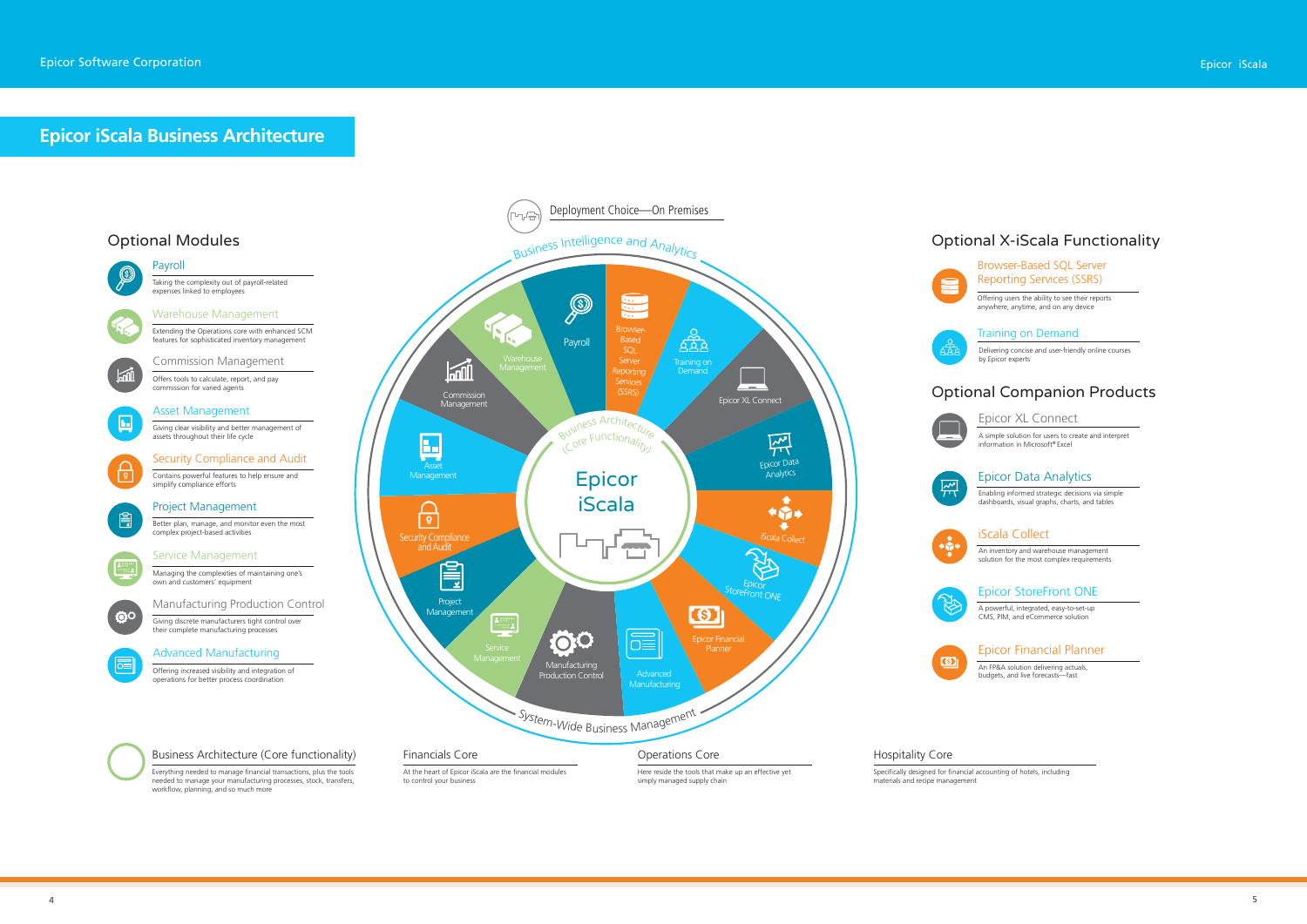#### Operations Core

Within the iScala Operations Core reside the tools that make up an effective supply chain. Many activities within typical supply chains add unnecessary complexity and create waste—not value. Epicor iScala software enables organizations to identify, reduce, and eliminate these non-value-added activities. This allows companies to become leaner and deliver their products and services to market faster, cheaper, and with better quality.

It provides the stock/warehouse and logistics features one would normally expect from a comprehensive ERP system including warehouse processes (stock taking, transferring), sales processes (quote to cash) and purchase processes (purchase to pay).

However, iScala offers even more in-depth functionality. For example, if we look at the "quote to cash" process, iScala offers numerous variations in returns, partial delivery, direct invoicing, box packaging, and so on. It also offers detailed accounting through batches, different valuation models in different currencies, serial numbers, flexible allocations, and much more.

iScala's stock replenishment planning/MRP-I and availableto-promise helps your company adjust stock to increase efficiency while minimizing working capital outlay.

Other useful features to help make your logistics processes more accurate and effective include:

- $\blacktriangleright$  Drop shipment
- $\blacktriangleright$  Central warehouse
- Cycle counting
- $\blacktriangleright$  Lead time management
- Quality control
- Batch traceability
- Box handling
- Serial numbers

Supply chain functionality also includes sales order and requisition, material management, warehousing, project, lease, and service modules.

#### Hospitality Core

The iScala hospitality core is a comprehensive back-office solution for the financial accounting of hotels, and materials and recipe management—specifically designed to meet the unique needs of the hospitality industry. It also includes integration with property management and point-ofsales systems.

It scales from the independent hotels and restaurants, to meeting the needs of the largest hotel, casino, and restaurant groups or real estate investment trusts (REITs). The iScala solution is quick to implement, with fast and easy integration with your point of sale (POS) and property management (PMS) systems. For the largest and globally spread organisations, it is simple to replicate, and manage—this is a key differentiator for iScala.

It goes beyond traditional generic ERP functionality to deliver optimal stock control, financial management, business intelligence, and collaboration that will help drive maximum efficiency.

## Module Functionality

The optional modules help you extend and enhance the existing powerful functionality of Epicor iScala to meet the operational, financial, and logistical requirements of your organization.

Payroll—For organizations where payroll is a significant cost, this module offers the flexibility to deal with differing pay frequencies, methods, social taxes, and payroll-related expenses linked to employees. The comprehensive analysis of expenses/ wages enables granular control of this significant cost line.

Warehouse Management—This delivers additional functionality to the Operations Core with enhanced supply chain management (SCM) features for managing inventory at a more sophisticated level. Clearer management of bin locations across multiple warehouses, accurate stock management, integrated picking, tight quality control, and traceability are just some of the benefits from this module.

Commission Management—This includes tools to calculate, report, and pay commission for multiple agents based on invoiced or settled values.

Asset Management—Easily manage and report on the business processes surrounding the purchase, consumption, location, responsibility, and disposal of assets.

Security Compliance and Audit—Encompassing all iScala functionality, our value pack contains powerful features that help simplify compliance efforts. It offers: granular permissions for order lines; hard-closing of sub-ledgers; timeouts and username and password re-authentication; individual fields in iScala forms can be made read-only or be hidden altogether; an audit facility; a new dynamic mechanism to enquire data changes with filtering options and dedicated permissions.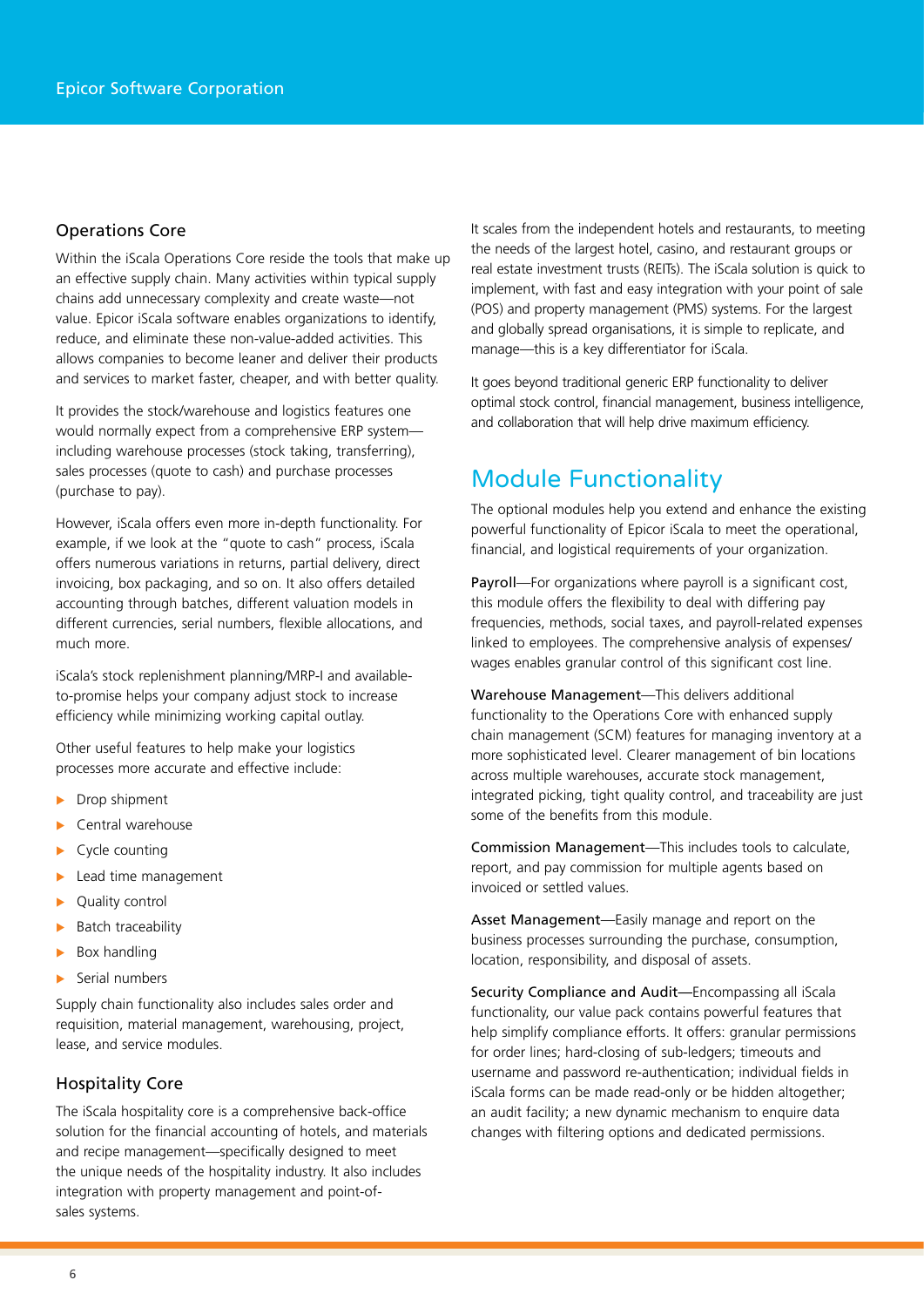Project Management—Better structure your project-based activities with simpler accounting and better control of projects related to cost, materials, and labor.

Service Management—This provides complete back-office functionality—including maintenance of your own equipment and customers' equipment, selling and invoicing of spare parts and materials used during repair and maintenance, scheduling field engineers and equipment engaged in maintenance operations, warranty repairs, and wet leasing processes.

Manufacturing Production Control—Control the complete manufacturing process for discrete manufacturing-oriented, Manufacture to Stock (MTS), and Manufacture to Order (MTO) processes, as well as project-based manufacturing with the Project Management module.

Advanced Manufacturing—This module offers deeper functionality for manufacturing control. Its action screen gives increased visibility of operations—e.g. procurement and manufacturing—for better process coordination. Other features allow you to add processes, get more flexibility in the structure of finished goods, and achieve more accurate results from better planning.

## Epicor Companion Products

Epicor XL Connect is a self-service reporting and analytics solution with a built-in query tool and a drag-and-drop interface that lets you create your own customized reports. This simple solution allows users to create and refresh information in Microsoft® Excel®.

iScala Collect extends ERP supply chain execution capabilities to help manufacturers and distributors streamline inventory management, improve productivity, and meet complex industry and customer requirements.

Epicor Data Analytics (EDA) provides customizable and interactive dashboards to make it easy to analyze the data inside your business systems. Its dashboards, visual graphs, charts, and tables give quick review of important information about business performance—enabling informed, strategic decisions.

Epicor Storefront ONE is a powerful, easy-to-set-up content management system (CMS), product information management (PIM), and eCommerce solution that fully integrates to your Epicor iScala ERP system.

Epicor Financial Planner is a revolutionary financial planning and analysis (FP&A) solution that delivers out-of-the-box actuals, budgets, and live forecasts from scratch in just a few minutes.

## Cross iScala Functionality

Browser Reporting for SQL Server Reporting Services (SSRS). In addition to the standard templates that are available to local users, iScala also offers the option of browser-based reporting to users that need an anywhere, anytime, any device reporting facility.

Training on Demand. With appropriately trained staff comes increased productivity and user satisfaction. Our concise and user-friendly online courses, delivered by Epicor experts, are available as and when your staff need, or have time for them. Our numerous courses cover existing and older solutions and include, financials, logistics, business intelligence, system administration, and much more.

## Adding Further Value

Developer Solutions**—**Epicor iScala provides a very rich development environment that enables customers to build enhancements or changes they need within a controlled development environment. There are limits to the functionality of the development tools, so this statement isn't correct. Instead consider, "The broad scope of functionality that you can develop using Epicor iScala development tools can empower the software to better handle your unique business needs."

Third-party Integration**—**The beauty of iScala is its flexibility and ready integration to other business and technology solutions. Whether you want to integrate a customer relationship management (CRM) solution, add an enterprise solution in the back-end, or just extend functionality, iScala can reach out.

Knowledge on Demand—Offering customers simple to use guidance to help them in day-to-day operation.

Business Intelligence—With the full and extended reporting and visibility available in the iScala cores and modules you have everything you need to measure, monitor and manage your business. Built-in reporting tools include:

- $\triangleright$  100s of standard reports across the full functionality of iScala, making information available at the click of a button
- $\triangleright$  SSRS, that enhances standard reporting, to offer customers clearer and more user-friendly standard reports. It also allows the creation of new, bespoke reports and easy re-formatting of templates to meet specific customer requirements